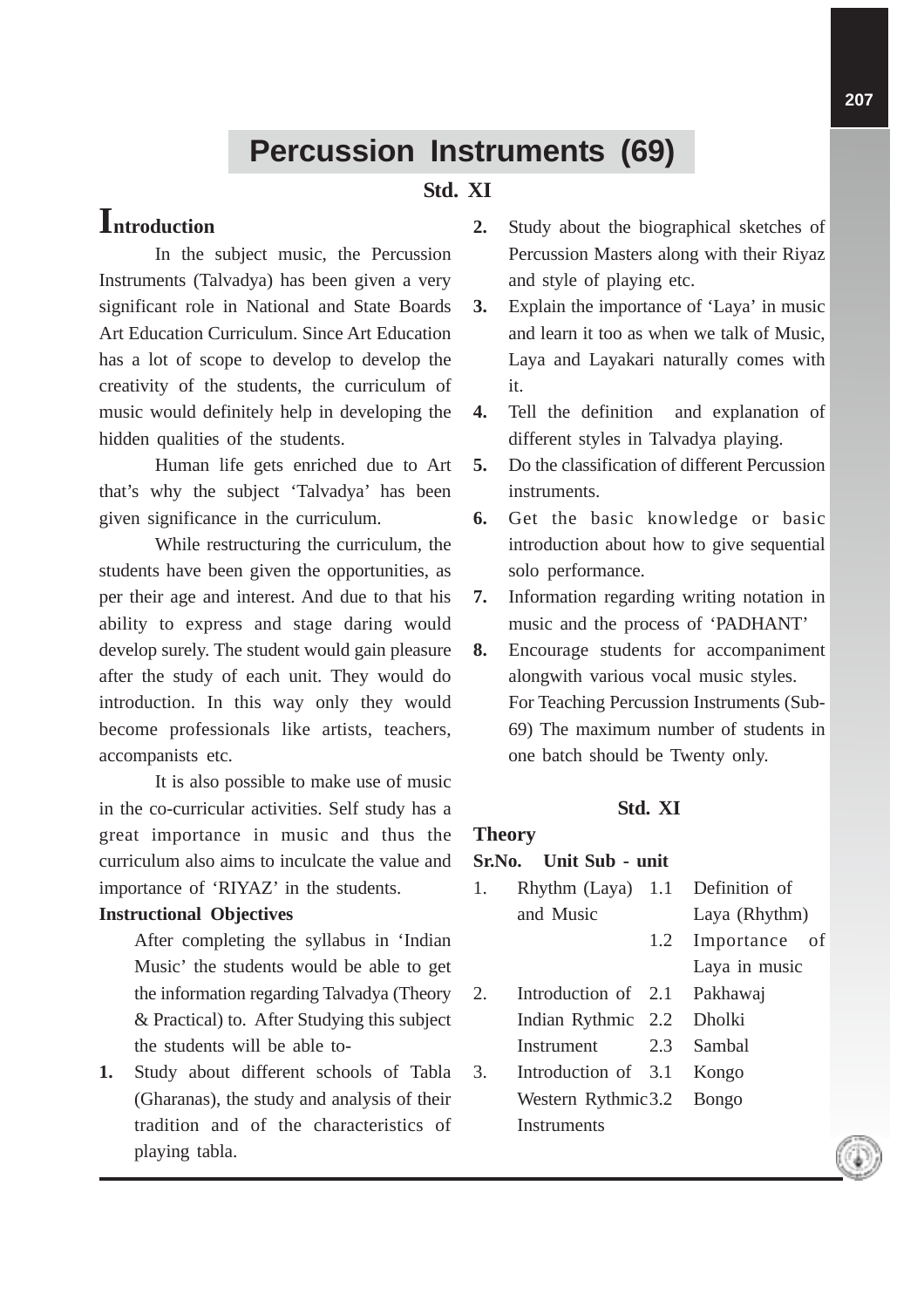| 4. | Anatomy of<br>Tabla  |     | Various parts of<br>Tabla Dugga | <b>Practical</b> |                     |     |                    |  |
|----|----------------------|-----|---------------------------------|------------------|---------------------|-----|--------------------|--|
|    |                      |     |                                 | S.No.            | Unit                |     | <b>Subunit</b>     |  |
|    |                      |     |                                 | 1.               | Tal Notation        | 1.1 | Dadra              |  |
| 5. | Alphabets, Script5.1 |     | Various sounds                  |                  | Writing             | 1.2 | Keharwa            |  |
|    | and Language of      |     | produced on the                 |                  | (only single)       | 1.3 | Rupak              |  |
|    | Tabla                |     | different parts of              |                  | laya)               | 1.4 | Trital             |  |
|    |                      |     | Tabla Dugga                     |                  |                     | 1.5 | Zaptal             |  |
|    |                      | 5.2 | Sound produced                  |                  |                     | 1.6 | Ektal              |  |
|    |                      |     | in multiple                     |                  |                     | 1.7 | Tevara             |  |
|    |                      |     | combinations of                 |                  |                     | 1.8 | Bhajani            |  |
|    |                      |     | Tabla Dugga.                    | 2.               | Presentation        | 2.1 | Various Bol        |  |
| 6. | Matrices of          | 6.1 | Definition                      |                  |                     |     | playing on Tabla   |  |
|    | Tala                 | 6.2 | Analysis of Talas               |                  |                     |     | and Dugga          |  |
|    |                      | 6.3 | Notation Writing                |                  |                     | 2.2 | Playing<br>talas   |  |
| 7. | Definitions of       | 7.1 | Kayda                           |                  |                     |     | given in unit $-1$ |  |
|    | the following        | 7.2 | Rela                            |                  |                     |     | and oral           |  |
|    | Terms with           | 7.3 | Tihai                           |                  |                     |     | presentation       |  |
|    | illustrations        | 7.4 | Mukhada                         |                  |                     | 2.3 | Kayda, Tihai,      |  |
| 8  | Schools Tabla        | 8.1 | Delhi                           |                  |                     |     | Mukhada, Laggi     |  |
|    | (Gharanas) short 8.2 |     | Lakhnow                         | 3.               | Tabla Solo          | 3.1 | <b>Trital</b>      |  |
|    | history and          | 8.3 | Farukhabad                      |                  |                     | 3.2 | Zaptal             |  |
|    | peculiarties         |     |                                 | 4.               | Various             | 4.1 | Pakhawaj           |  |
|    |                      |     |                                 |                  | Rhythmic            | 4.2 | Dholki             |  |
|    |                      |     |                                 |                  | Instrument Solo 4.3 |     | Kongo              |  |
|    |                      |     |                                 |                  |                     | 4.4 | <b>Bongo</b>       |  |
|    |                      |     |                                 |                  |                     | 4.5 | Sambal             |  |

#### **Std. XII**

## **Introduction**

In the subject music, the Percussion Instruments (Talvadya) has been given a very significant role in National and State Boards Art Education Curriculum. Since Art Education has a lot of scope to develop to develop the creativity of the students, the curriculum of music would definitely help in developing the hidden qualities of the students.

Human life gets enriched due to Art that's why the subject 'Talvadya' has been given significance in the curriculum.

While restructuring the curriculum, the students have been given the opportunities, as per their age and interest. And due to that his ability to express and stage daring would develop surely. The student would gain pleasure after the study of each unit. They would do introduction. In this way only they would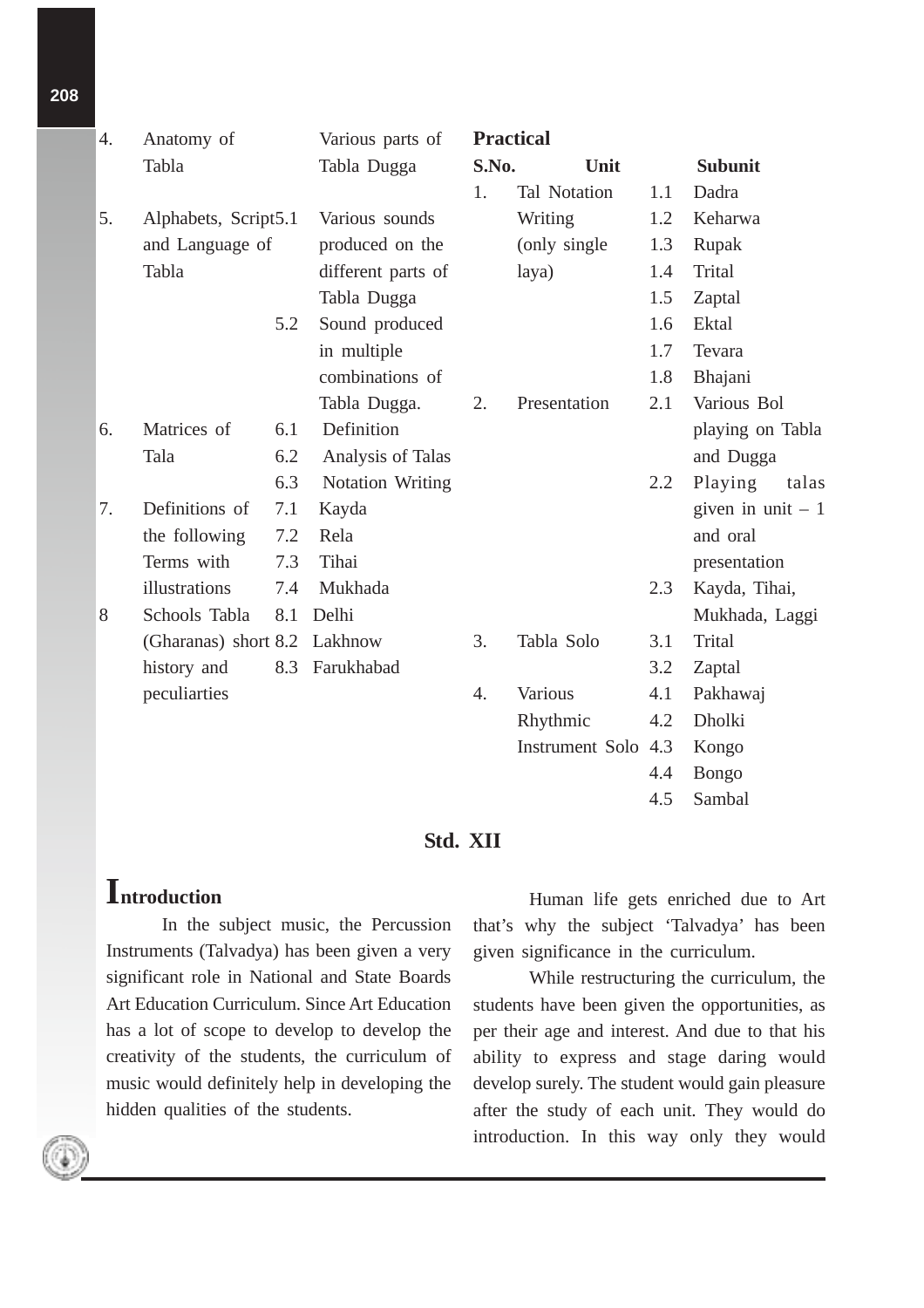become professionals like artists, teachers, accompanists etc.

It is also possible to make use of music in the co-curricular activities. Self study has a great importance in music and thus the curriculum also aims to inculcate the value and importance of 'RIYAZ' in the students.

#### **Instructional Objectives**

After completing the syllabus in 'Indian Music' the students would be able to get the information regarding Talvadya (Theory & Practical) to. After Studying this subject the students will be able to-

- **1.** Study about different schools of Tabla (Gharanas), the study and analysis of their tradition and of the characteristics of playing tabla.
- **2.** Study about the biographical sketches of Percussion Masters along with their Riyaz and style of playing etc.
- **3.** Explain the importance of 'Laya' in music and learn it too as when we talk of Music, Laya and Layakari naturally comes with it.
- **4.** Tell the definition and explanation of different styles in Talvadya playing.
- **5.** Do the classification of different Percussion instruments.
- **6.** Get the basic knowledge or basic introduction about how to give sequential solo performance.
- **7.** Information regarding writing notation in music and the process of 'PADHANT'
- **8.** Encourage students for accompaniment alongwith various vocal music styles.

### **Std. XII**

#### **Theory**

| Sr.No. | Unit                   |        | Sub - unit         |
|--------|------------------------|--------|--------------------|
| 1.     | Schools Tabla          | 1.1    | Ajarada            |
|        | (Gharanas)             | 1.2    | <b>Banaras</b>     |
|        |                        | 1.3    | Punjab             |
| 2.     | Biographical           | 2.1    | <b>Ustad Zakir</b> |
|        | sketches and           |        | hussain            |
|        | contributions of 2.2   |        | Pt. Anindo         |
|        | the following          |        | Chatterji          |
|        | Percussionist          | 2.3    | Pt. Bhawani-       |
|        | Masters.               |        | shankar            |
|        |                        |        | (Pakhawaj)         |
| 3.     | Laya and Typs          | 3.1    | Vilambit Laya      |
|        | of Laya                | 3.2    | Madhya Laya        |
|        |                        | 3.3    | Drut Laya          |
| 4.     | Details study          | 4.1    | Pakhawaj           |
|        | of Rhythmic            | 4.2    | <b>Dholki</b>      |
|        | Instrument             | 4.3    | <b>Dholak</b>      |
|        |                        | 4.4    | Drumset            |
|        |                        | 4.5    | Rhythms            |
|        |                        |        | Macchine           |
| 5.     | Study of the           | 5.1    | Damdar Tihai       |
|        | following Terms 5.2    |        | Bedam Tihai        |
|        | with illustrations 5.3 | Mohara |                    |
|        |                        | 5.4    | Tukada             |
|        |                        | 5.5    | Paran              |
|        |                        | 5.6    | Laggi              |
| 6.     | Utility of             | 6.1    | Classical music    |
|        | various                | 6.2    | Semi classical     |
|        | Rhythmic               |        | music              |
|        | Instruments            | 6.3    | Light music        |
|        |                        | 6.4    | Folk music         |
|        |                        | 6.5    | Western music      |
| 7.     | Solo recital           |        |                    |
| 8.     | Information            | 8.1    | Dadra              |
|        | about Talas            | 8.2    | Keharwa            |
|        | and their              | 8.3    | Rupak              |
|        |                        |        |                    |